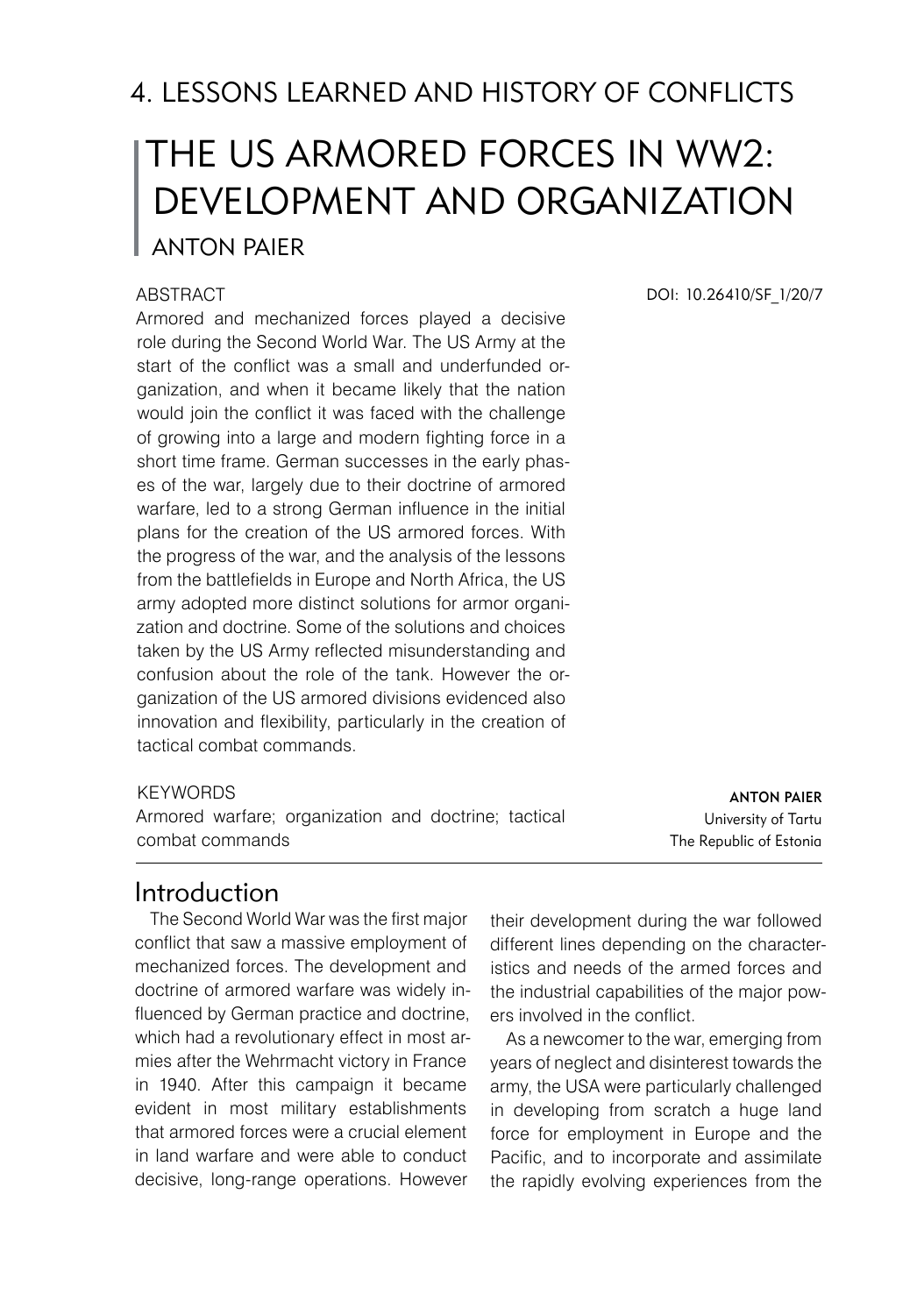battlefields of Europe and North Africa. The following article will give a brief description of how the USA coped with the problem to create an armored force able to fulfill their operational and strategic aims.

## Early Developments and the "Victory Plan"

 None of the nations that participated to World War Two entered the conflict perfectly prepared. But, while countries like Germany and the USSR began an intensive military buildup already in the early 1930s, the United States were woefully unprepared when the conflict began in Europe in 1939.<sup>1</sup> The armored forces were of course affected by this situation. With a single mechanized cavalry brigade and a few independent tank battalions equipped with obsolete material, the US armored and mechanized forces were third rate and their rebirth started only when the clouds of wars began to darken ominously the American horizon.

The first step to upgrade the US Army was the decision to raise the manpower from 174,000 to 210,000, reinforcing the garrison of the Panama Canal and the US-AAF (US Army Air Forces). On 1 September 1939, the very day of the German invasion of Poland, General George C. Marshall was appointed Chief of Staff of the US Army.2 On September 8th President Franklin D. Roosevelt declared a state of "limited national emergency", and authorized the expansion of the Army personnel in active service from the previous 210,000 to 227,000 men, and of the National Guard to 235,000 men.3 The year 1939 also saw the completion of the 7th Mechanized Cavalry Brigade, which was nominally created in 1932 and comprised two mechanized cavalry regiments. Besides it, there were six independent battalions of tanks for infantry support.4 On May 1, 1940, the tank park of the Army comprised only 464 vehicles.<sup>5</sup>

Compared to the millions of men on the European fronts the US Army was almost a negligible force. Even worse was the scarcity of trained reserves, apart from the National Guard. The equipment was for the major part of WWI vintage, antitank and antiaircraft weapons were very scarce (for instance in February 1939 there was a single 37 mm antitank gun in the arsenal) $\epsilon$ , cadres, transmissions and services were inadequate. Up to that time the American public opinion had opposed any increment in military spending.

 The German invasion of France in the spring 1940 brusquely changed this attitude. At once the world balance was disrupted: France was eliminated from the ranks of major powers, and Britain itself was threatened with invasion. As General Marshall wrote, the pendulum of American public opinion swung to the opposite extreme7 : enormous and immediate increments of modern equipment and personnel were loudly requested. Already on 16 May 1940 the President, in a message to the Congress, requested an appropriation of one billion dollars and an increase of 28,000 men for the Army. Compulsory conscription was approved on 16 September 1940, and by December 1941 the strength of the US Army had raised to more than 1,600,000 men,8 over 300,000 of which belonged to the National Guard, on federal service since 27 August 1940 (303,027 men on 30 June 1941).<sup>9</sup>

<sup>7</sup> Marshall, King, Arnold, op. cit., pp. 7-8.

9 Marshall, King, Arnold, op. cit., p. 42.

<sup>1</sup> Marshall, G.C., King E.J., Arnold H.H. Relazione del Comando Supremo Americano (it.). New York, NY: Overseas Editions, 1944, p. 5.

https://www.georgecmarshall.org/early-career

<sup>&</sup>lt;sup>3</sup> Marshall, King, Arnold, op. cit., p. 5.

Ogorkiewicz, R.M. Armoured Forces: A History of Armored Forces and their Vehicles, New York, NY: Arco Publishing Company, 1970, pp. 194-195.

<sup>&</sup>lt;sup>5</sup> Ibid., p. 195.

Weigley, R.F. History of the United States Army, Bloomington, IN: University Press, 1984, p. 419.

<sup>&</sup>lt;sup>8</sup> 1,638,086 according to Weigley, op. cit., p. 435.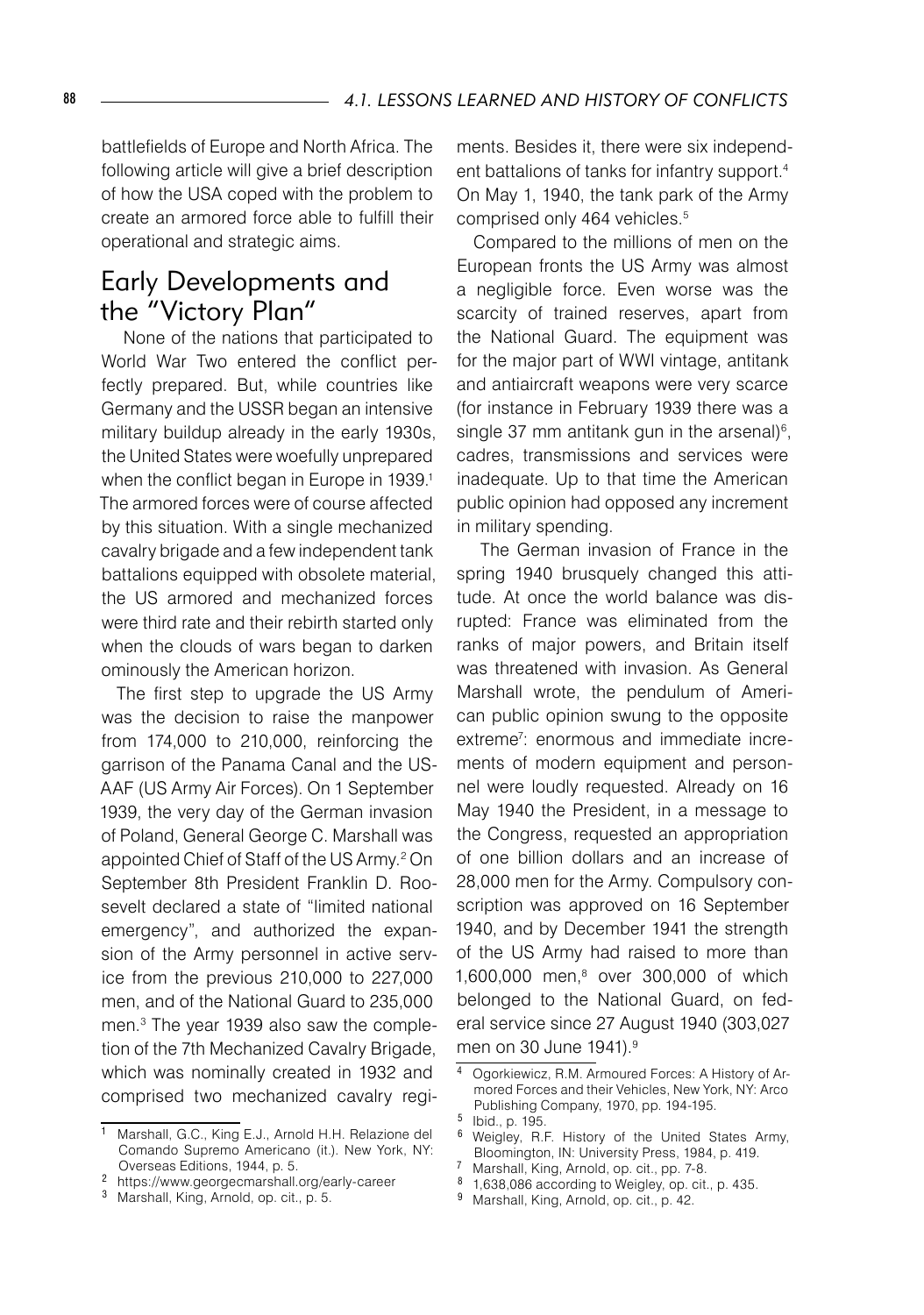In 1941 War Undersecretary Robert Patterson proposed a study about the total resources that the United States would need to mobilize in case of intervention against the Axis powers. Called "Victory Program"10 the study was for the most part conducted under the direction of Major Albert C. Wedemeyer of the War Plans Division of the War Department's General Staff. Wedemeyer estimated that the maximal amount of manpower that could be mobilized without damaging the national economy amounted to about 10% of the country population. Thus, with a population of around 135 million, it was calculated that the United States would be able to mobilize about 13,500,000 men and women. The Navy personnel requirements were estimated at 1,500,000 a gross underestimation (in 1945 the Navy and the Marine Corps together fielded almost 3,900,000 men), thus it was thought that 12,000,000 personnel remained available for the Army and the USAAF. Counting on American industrial superiority, the planned size of the US Army was finally established at 8,795,658 men, figure close to that eventually reached on 31 May 1945 (8,291,336, including about 600,000 personnel hospitalized or *en route* overseas).<sup>11</sup> However the latter figure includes the USAAF, whose actual size would in the end exceed the original plans. Because the proportion of forces allocated to the USAAF and the services was grossly underestimated, it was originally planned to constitute a force of 213 divisions, about 60 of which armored. The staff study, entitled *Joint Board Estimate of the United States Over-all Production Requirements*, was approved on 11 September 1941.12

In reality only 91 divisions were eventually raised, but because most of the German land forces were committed against the Soviet Army (whose survival was in doubt in 1941) this force was enough to achieve the American strategic and operational goals.13 One should however consider that these division numbers are somewhat misleading because the US Army allocated a much higher proportion of its combat and combat support troops to non-divisional units, compared to its opponents.14

The development of the armored forces was included in these ambitious plans. The success of the Panzer divisions in France was a key factor in convincing the American military leadership about the importance of the armored forces. It also led to the change of the pre-existing doctrine, which limited the role of tanks to merely auxiliaries to infantry and cavalry.15 Already during the spring maneuvers in 1940 a truck-borne infantry regiment was added to the new 7th Mechanized Cavalry Brigade. In this first experiment in the combined use of tank units and motorized infantry several deficiencies were found, and useful lessons were learned. In particular it was realized that armored units needed to be complemented with half-track infantry carriers and with artillery support.<sup>16</sup>

The US Armored Force was officially constituted (even if only experimentally) on 10 July 1940, combining all armored units under a single command and thus ending the spurious division between "infantry tanks" and mechanized cavalry. With its creation the tasks of the Armored Force Commander were also established, including

<sup>10</sup> Kirkpatrick, C.E. An Unknown Future and a Doubtful Present: Writing the Victory Plan of 1941, Honolulu, HI: University Press of the Pacific, 2005.

<sup>11</sup> Weigley, History of the United States Army, op. cit., p. 435. Idem, The American Way of War, New York, NY: MacMillan, 1973, p. 317.

<sup>12</sup> Ross, S.T. American War Plans 1941-1945, London: FRANK CASS & CO. LTD, 1997, pp.13-15

<sup>13</sup> Less than half of the 7,700,000 Army effectives in 1945 were actually employed as ground combat troops. Forty, G. US Army Handbook, Stroud: Sutton Publishing, 2003, p. 18.

<sup>14</sup> Dunnigan, J.E. and Nofi, A.A. Little Dirty Secrets of World War II, Morrow Paperbacks, 1996.

<sup>15</sup> Ogorkiewicz, op. cit., p 88.

<sup>16</sup> Ibid., p. 88.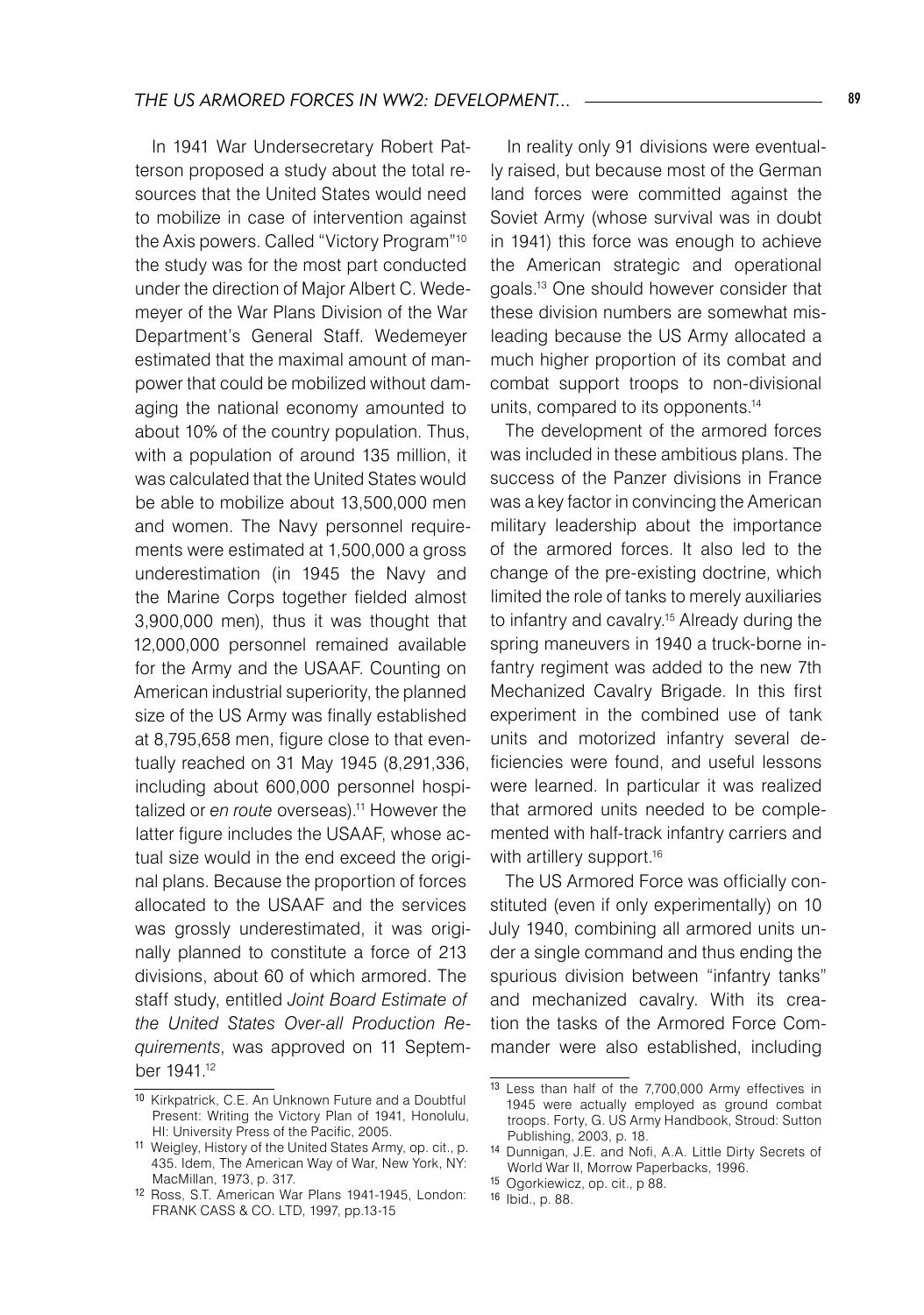both tactical and organizational functions. He was tasked with developing the tactical doctrine and the training for all armored units, and at the same time he had an advisory function regarding transport, weapons and equipment of such units.<sup>17</sup> The creation of the Armored Force also terminated the spurious distinction between infantry and cavalry tanks. As in Germany, armored vehicles were seen at that time as the decisive component of land warfare. The key components were to be the armored divisions, flexible mechanized units including components from all arms.18

Initially the Armored Force was constituted by the I Armored Corps, including the 1st and 2nd Armored divisions (created during the summer), and the 70th truck-borne battalion of the Supreme Command reserve. The 2nd Armored was constituted at Fort Benning, Georgia, and the 70th truckborne battalion at fort Mead, Maryland.

In November 1940 the Armored Force School started its activity at Fort Knox. It required a complement of 182 officers and 1,874 men. The School was designed to instruct 26,000 men a year.

Between November 1940 and January 1941 four truck-borne reserve battalions of the National Guard were activated and placed in federal service: the 191st at Fort Meade, the 192nd at Fort Knox, the 193rd at Fort Benning and the 194th at Fort Lewis, in Washington state.

In February 1941 the Headquarters of the I GHQ Reserve Tank Group was activated. All the reserve tank battalions of the GHQ were at that time placed under this command. In early March the Replacement Center was also activated. It initially consisted of 240 officers and 1241 men and had a capacity of 9,000 men. In the same months it welcomed the first recruits, who

were subsequently assigned to the new armored units. On 15 April 1941 the 3rd Armored division was activated at Camp Beauregard in Louisiana, and the 4th Armored division at Camp Pine in New York state. The Armored Force Command and its Headquarters Company were activated in May 1941 at Fort Knox. In early June five light tank and five medium tank battalions entered service in the GHQ reserve. The cadres for these units came from the 1st and 2nd Armored divisions, while the personnel came from the Replacement Center. In this period the equipment was still scarce,<sup>19</sup> but production was under way and the situation was gradually improving. An infantry motorized division was also created, and by 1 July 1941 the Army had 33 divisions in active service, forming nine corps and four armies:20

- 26 infantry divisions, of which 18 were "square" divisions (with four infantry regiments) of the National Guard and 8 were "triangular" divisions (with three infantry regiments) of the regular army.
- 1 motorized divisions (triangular) –
- 2 cavalry divisions (one incomplete) –
- 4 armored divisions, with two more –forming.21

On the same date the USAAF had 54 combat groups. The numerical strength of the US Army amounted to about 1,400,000 distributed as follows: 456,000 men were in the 29 infantry and cavalry divisions; 43,000 men in the armored forces; 308,000 men were in 215 regiments or other non divisional units of artillery, FLAK, engineers, transmissions etc. They were at disposition of army corps or the GHQ and complemented the divisions. 167,000 men belonged to the USAAF; 46,000 were reserved to harbor defense; 120,000 were in garrisons overseas, including Alaska and Newfoundland;

<sup>17</sup> Marshall, King, Arnold, op. cit., p. 26.

<sup>18</sup> Ogorkiewicz, op. cit., p. 88.

<sup>19</sup> Marshall, King, Arnold, op. cit., p. 27.

<sup>20</sup> Ibid., p 17.

<sup>21</sup> Ibid., pp., 17, 25-26.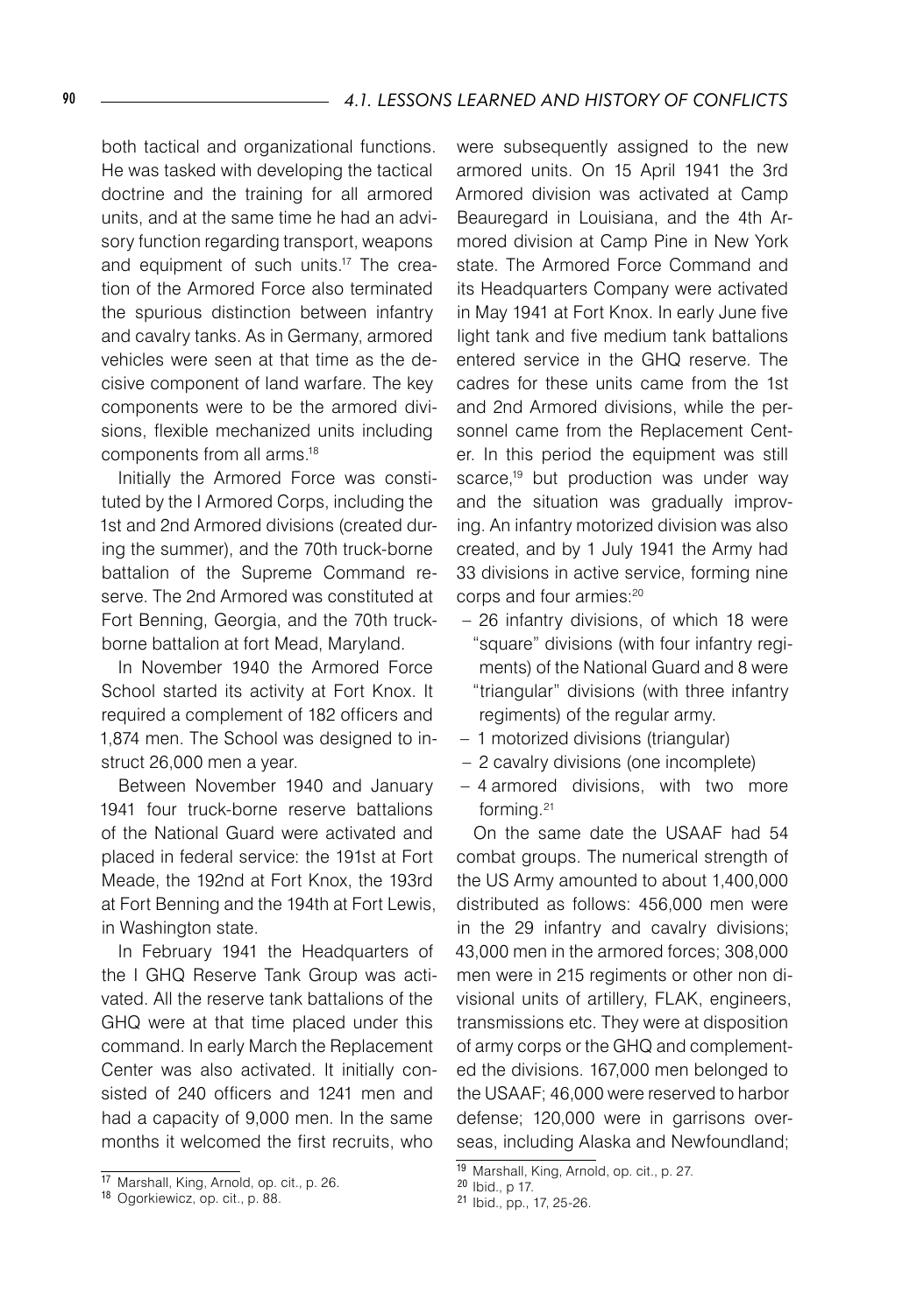160,000 more were in about 550 military bases, depots and embarkation points; finally between 100 and 200,000 recruits were in various training centers (preliminary training lasted 13 weeks).<sup>22</sup>

Early American armored divisions comprised in total 108 medium and 273 light tanks,<sup>23</sup> about 650 armored half-tracks, and over 12,500 men.

The divisions were organized on a recon battalion, an armored brigade, a two battalion infantry regiment, an artillery battalion with 105 mm howitzers, an engineer battalion and support units. The armored brigade – the main component of the division – was constituted by two light tank regiments each with three M3 light tanks battalions, a medium tank regiment with two M3 medium tanks battalions, and an artillery regiment with two battalions of 105 mm self-propelled howitzers.

 The initial organization of the US armored divisions was quite similar to that of the originally German Panzer divisions, with an armored brigade and an infantry regiment. Despite the German influence however, the American armored divisions had also original characteristics, influenced by the earlier armored cavalry brigade. Henceforth their development will follow a more independent and original path.

 The first organizational scheme of the armored division was experimented during the 1941 maneuvers and - as expected - a number of flaws were evidenced, primarily the disproportion between the numbers of tanks compared to other arms. There were at least 25 tank companies compared to only 7 rifle companies, an underestimation of the importance of the infantry element common to most of early armored formations.

The brigade HQ, interposed between divisional and regimental HQs, made the command structure unnecessarily complicated and slowed the delivery of orders. Thus the TO&E (Table of Organization and Equipment) of the armored division was modified to create a more balanced, flexible and powerful unit. The number of tanks units was reduced while an infantry battalion was added. The brigade HQ was eliminated.

In the new TO&E the armored division consisted of a reconnaissance battalion, two tank regiments with one light and two medium tanks battalion each, an armored infantry regiment with three battalions, three artillery battalions equipped with 105 mm howitzers, and, as before, an engineer battalions and support units. The new organization was more balanced and effective. The total tank number was slightly reduced from 381 to 375, but the proportion of medium tanks was greatly increased and the division improved on nearly every other respect.<sup>24</sup> There were now 14,620 men, 4,848 in the tank units, 2,389 in the armored infantry, and 2,127 in the armored artillery.<sup>25</sup> An innovative and important characteristic was the creation of two tactical HQs at brigade level. Denominated Combat Command A and B, they were directly subordinated to the divisional HQ and were intended to command an *ad hoc* "mix" of units of the division. Tactical combat commands responded to the necessity to operate with inter-arm formations at sub-divisional level and increased operational flexibility.

The tactical headquarters and the mechanization of the divisional artillery and infantry (equipped with self-propelled guns and armored half-tracks respectively) allowed an increased flexibility and mobility compared to foreign armored units that

 $\sqrt{22}$  Ibid., pp. 14,17,31.

<sup>23</sup> Ogorkiewicz, op. cit., p. 88.

<sup>24</sup> Ibid., p. 89.

<sup>25</sup> Weigley, History of the United States Army, op. cit., p. 467.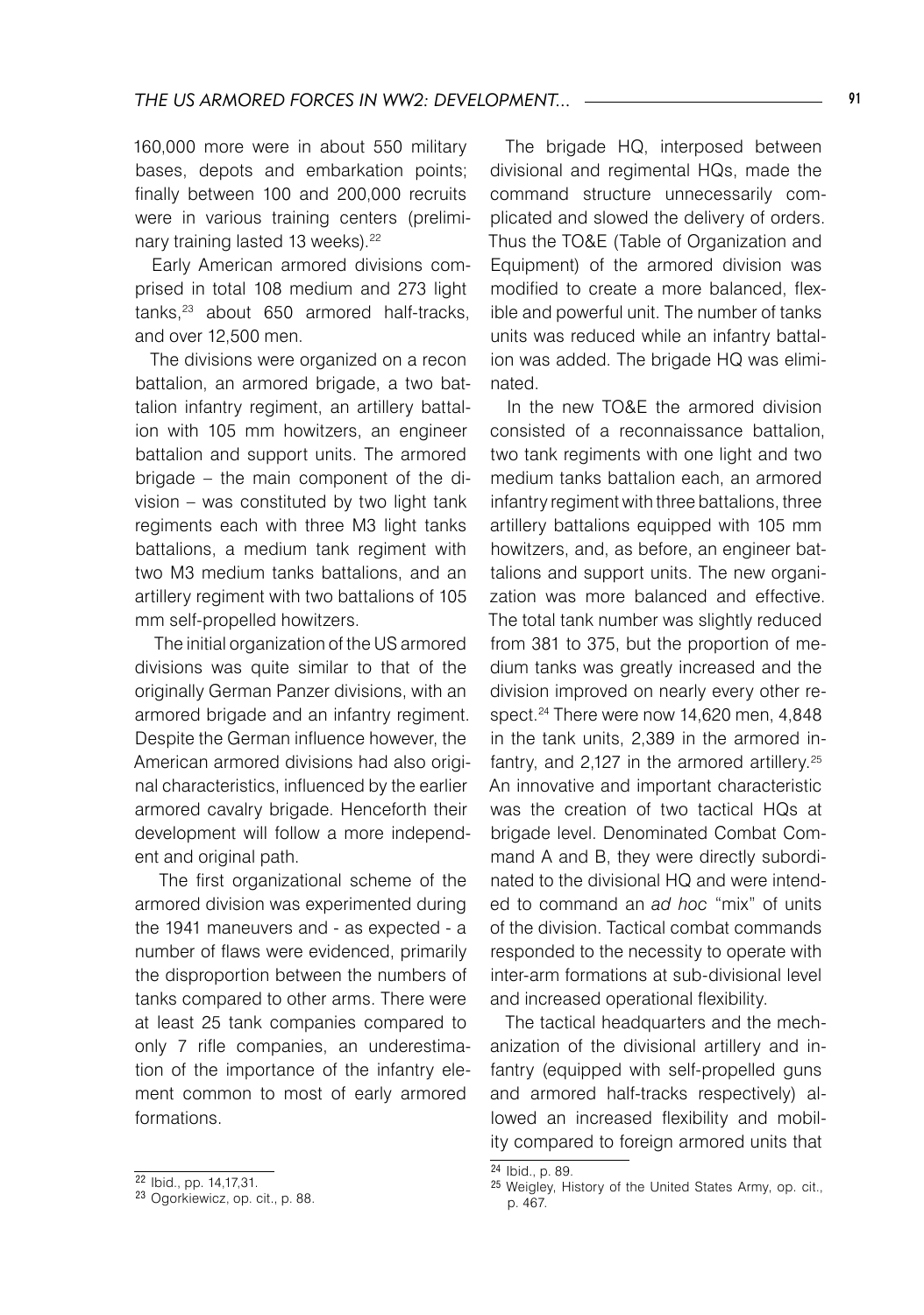were not organized and equipped in the same way. Combined tactical task forces were not a novelty in itself, as the Germans had already used them with their "Kampfgruppen". Likely these German innovations had a great influence in the development of the US Army forces, which were likewise influenced by the importance attributed in Germany to the tactical autonomy of smaller units. But, even if the Germans started those developments, they never brought them to fulfillment, as they simply did not have the ability to equip their armored units to achieve full mechanization and integration of their

elements. With few exceptions, the Panzer divisions did not have all the artillery self-propelled, and only part of their infantry was equipped with armored half-tracks. Their Kampfgruppen were improvised and were commanded by regimental headquarters, quite effective but not as efficient as the American system where the combat command headquarters were specifically equipped and trained to lead combinedarms teams.<sup>26</sup>

 Despite this progress, the combat command system and other aspects of the organization of the armored divisions was open to further improvements. These were carried on in 1943, in the frame of a general reorganization. At that time however the assessment of the role and importance of the armored forces had changed. In the conditions that ruled the war during 1941 and 1942 the armored and mechanized forces were seen as the masters of the battlefield. Almost all armies of the era, even the German one, were two-tier organizations: a large infantry force, who moved at the pace of soldier and horse legs, and a relatively small mechanized force, which spearheaded offensive operations. Time and again armored formations were able

to break through the enemy front, and to penetrate deep in the enemy rear, cutting their lines of communication and encircling large, less mobile enemy units. The North African deserts and the immense flatlands of Russia were ideal ground for tank operations.

 As Prof. R. Ogorkiewicz wrote: "Infantry, on its own, when faced with enemy Armour was hard put to it to defend itself and had to seek refuge in built-up areas or behind vast natural or artificial obstacles, such as extensive minefields".27 The limited importance

given in that period to traditional infantry units is reflected by the statement of the commander of the US Armored Force in July 1942: "The triangular (infantry) division has its place in the scheme of affairs to protect lines of communications, to hold ground, to assist the armored units in supply and the crossing of obstacles like rivers, defiles, etc. They do not carry the spearhead of the fight and never will when tanks and guns are present".28

# Successive developments and the tank-destroyer doctrine

 In the last months of 1942 combat experiences seemed to point to a change in the assessment of the role and importance of armor. The British offensive at El Alamein (October 1942), and particularly the long battle for Stalingrad, resulted in immense attritional struggles, where the role of the infantry resulted much increased, particularly due to the increase of the number and effectiveness of anti-tank weapons, which appeared as a growing threat to armored vehicles. The Allied campaigns in Tunisia

<sup>27</sup> Ogorkiewicz R.M. Ten Phases in the Evolution of the Tank, 1953, Liddell Hart Collection, LH 9/28/101, London, p. 338. Ibid, Armoured Forces, op. cit., p. 23.

<sup>28</sup> Weigley, History of the United States Army, op. cit., p. 467.

<sup>26</sup> Ogorkiewicz, op. cit., p. 90.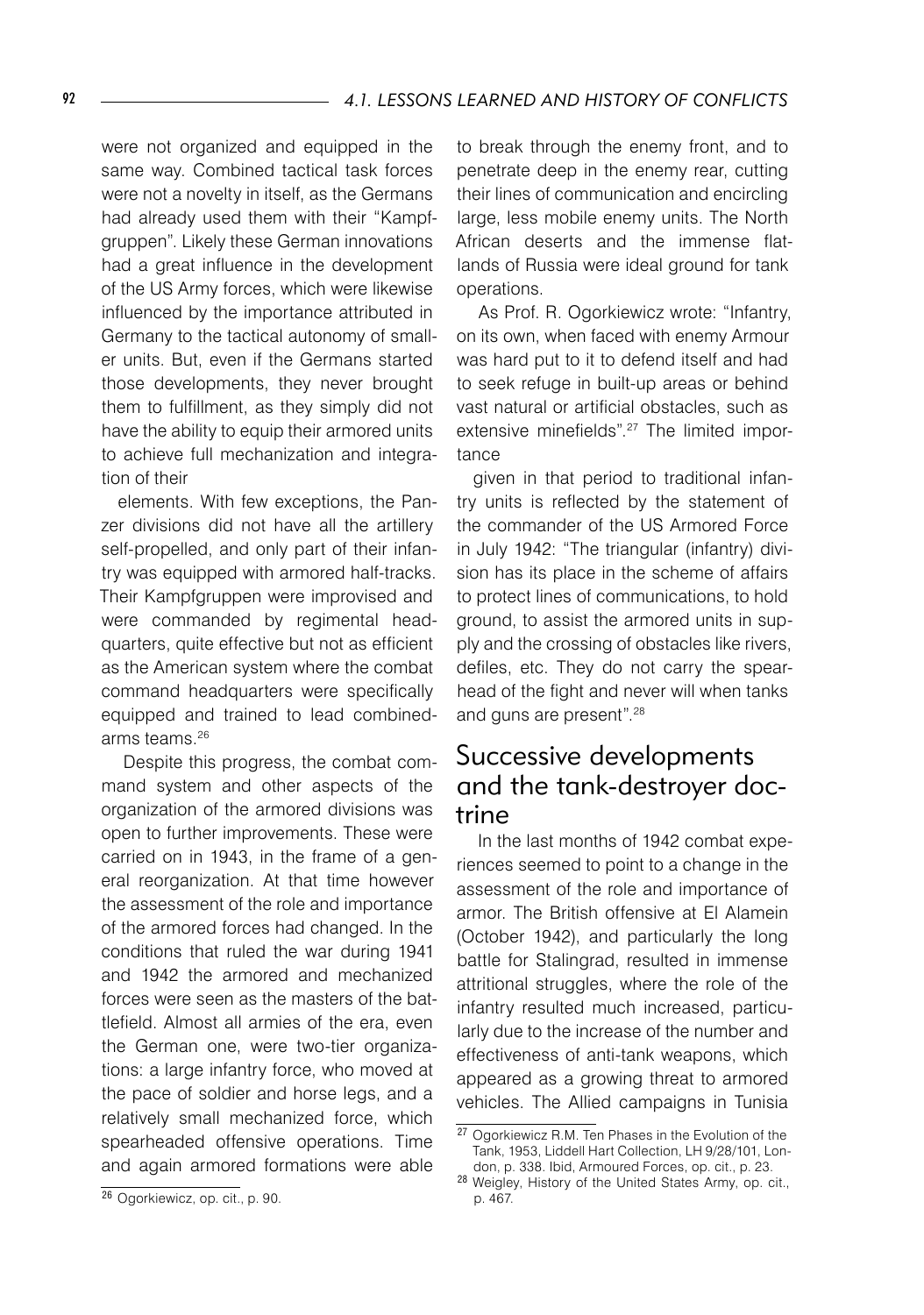and Sicily in 1943 seemed to confirm this tendency. The American and British armored forces found their movements severely hampered by the nature of the terrain, which favored a static defense. They had to operate with greater caution, in small formations in close contact with the infantry. Even so they continued to offer an incalculable contribute, operating on many kinds of terrain, including the broken terrain of the Italian theatre. These experiences rather confirmed the importance of the combined arm tactical groups, able to provide the kind of flexibility necessary in diverse terrain and operative conditions. However, after years of outstanding success the first failures, even if more apparent than real, created a certain disappointment towards the armored forces.

 As a consequence in the United States they were placed under the control of the Army Ground Forces and of men who had a limited vision of their importance. Their opinions was shared in Great Britain, where even Winston Churchill (one of the earliest proponents of armor) stated: "Tanks are finished".29 The commander of the Army Ground Forces, Gen. Leslie McNair, regarded the role of armored divisions as similar to traditional cavalry, useful to exploit success and pursue the enemy after a breakthrough. The breakthrough of defensive positions, according to McNair, was the task of the infantry supported by tank units under its control. McNair wrote: "An armored division is of value only in pursuit or exploitation. For plain and fancy slugging against an enemy who is unbroken or at least intact the tank battalion is adequate".30 It is therefore not surprising that the result of the general reorganization in 1943 was a restriction of the role of armored formations

and the transfer of most tanks to infantry support.<sup>31</sup> The armored divisions planned under the Victory Program were reduced to 46 in May 1942, and further reductions in the plans meant that only sixteen were actually created. Such number was even at risk to be further reduced when the infantry divisions were short of reinforcements and supplies in the 1944 campaign in Northwestern Europe.<sup>32</sup>

 Originally the armored divisions had been intended to operate in Armored Corps, each of which should have included a motorized division.<sup>33</sup> Infantry motorized divisions were supposed to include a quantity of motorized vehicles enough to allow the simultaneous movement of all their elements. But when they were created, it was realized that their equipment was too cumbersome for the requirements of sea transport. Theater commandants refused them, preferring a greater number of standard infantry units carried by the same amount of transport ships. Standard infantry divisions included motorized transport for all their components except the infantry, which however in case of necessity could be motorized by truck companies at disposition of the Army Corps. Motorized divisions were reconverted to standard infantry divisions and disappeared from the Army organization.34 Army corps were reorganized on two infantry divisions and one armored divisions, thus the latter became more closely bound to the infantry.<sup>35</sup> Actually standard infantry divisions proved to be very mobile, thanks to the vehicles from the Corps park, or simply by the expedient of mounting infantrymen on tanks and self-propelled guns. They often could match the mobility of the armored divisions. For instance the 83rd In-

<sup>&</sup>lt;sup>29</sup> Ogorkiewicz, Ten Phases in the Evolution of the Tank, cit., p. 338.

<sup>30</sup> Weigley, History of the United States Army, op. cit., pp. 468.

<sup>31</sup> Ogorkiewicz, Armoured Forces, op. cit., p. 91.

<sup>32</sup> Weigley, History of the United States Army, op. cit., pp. 467-468.

<sup>33</sup> Ibid., p. 469.

<sup>34</sup> Ibid., p. 469-470.

<sup>35</sup> Ogorkiewicz, Armored Forces, op. cit., p. 91.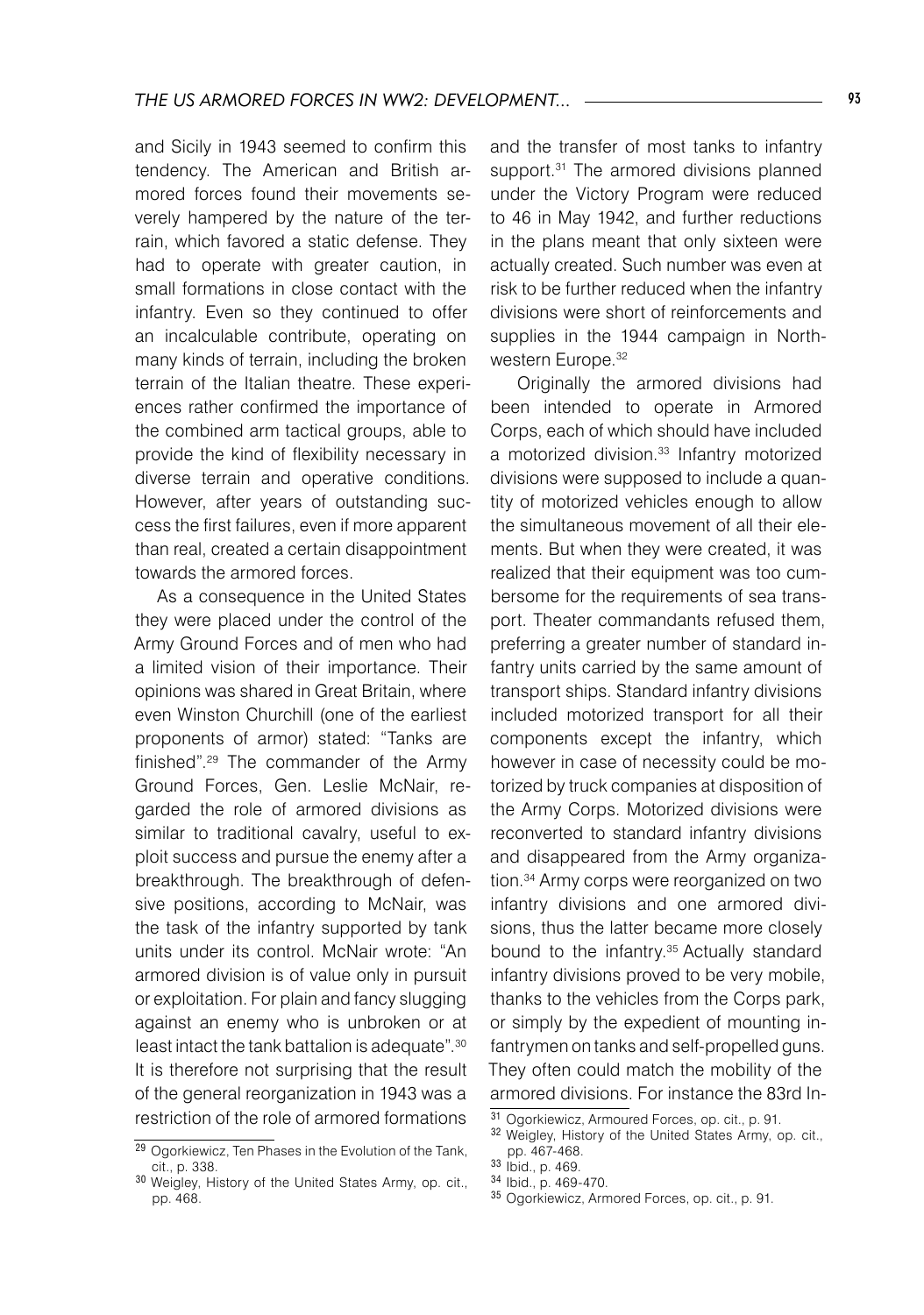fantry divisions (Gen. Robert C. Marcon) together with the 2nd Armored division were the spearhead of the Ninth US Army in the lightening advance through central Germany in April 1945. The 83rd (nicknamed "The Ragtag Circus") made use of every vehicle his men could lay their hands on.<sup>36</sup> Both divisions managed to create bridgeheads on the Elbe river as vanguards of the Allied advance on 13 April 1945 (the 2nd Armored was repulsed from the left bank by a sudden German counterattack).

 The 1943 reorganization reserved a great number of independent tank battalions for infantry support. In case of necessity such battalions could be added to armored divisions, because the organization created by Gen. McNair placed great importance on flexibility. "Although the (armored) division organically probably will aggregate something like 11,000 men" stated McNair "you may make it 20,000 if you desire, simply by adding armored or infantry battalions".<sup>37</sup> In practice this did not happen because the tank battalions were semi-permanently assigned to infantry divisions. The result of this reorganization meant that at the end of the war there were no less than 60 independent tank battalions, compared to about 50 in the armored divisions. Considering that there were also 68 battalions of tank-destroyers, with vehicles similar to tanks, it is evident how a major portion of AFVs (Armored Fighting Vehicles) were destined to infantry support.<sup>38</sup>

 In conclusion it can be said that the US Army did not fully appreciate the value of armored divisions, and several factors influenced their organization and use, often in a negative way. The efficacy of antitank weapons was overestimated, and the changes in the organic of the Panzer divi-

sions were mistakenly interpreted in Britain and USA. The Germans increased considerably the proportion of infantry in their armored divisions at the expense of tanks. This change was seen by the Western Allies as a fruit of experience, while in reality it was simply due to a scarcity of armored vehicles. Moreover, the 1942 TO&E was still seen as too heavy and cumbersome, especially because of the multiplication of HQs. On this respect the situation was better than in the early Panzer divisions, where there were up to five brigade and regiment commands for only seven infantry and tank battalions. Even so, in the 1942 Armored division there were still two regimental commands in addition to the two combat commands.39

 This problem was solved with the TO&E adopted in September 1943, which introduced further modifications. The armored division received a third, smaller Combat Command

HQ (denominated R, for "Reserve"). Now the divisions comprised 3 tank battalions, with 3 medium and 1 light tank company each, 3 battalions of armored infantry, each with 1037 men, 74 armored half-tracks and 3 SP (self-propelled) howitzers,<sup>40</sup> 3 battalions of SP artillery, with three 6-gun batteries, plus a combat engineer and a reconnaissance battalion, and support units.

<sup>36</sup> Ryan, C. The Last Battle, London: Hachette, 2015.

<sup>37</sup> Weigley, History of the United States Army, op. cit., pp. 468.

<sup>38</sup> Ogorkiewicz, Armoured Forces, op. cit., p. 91.

<sup>39</sup> Forty, op. cit., p. 67.

<sup>40</sup> Jacobs J. Evolution of Small Unit Infantry Tactics, Asian Defence Journal, No 12, Dec. 1983, p. 72.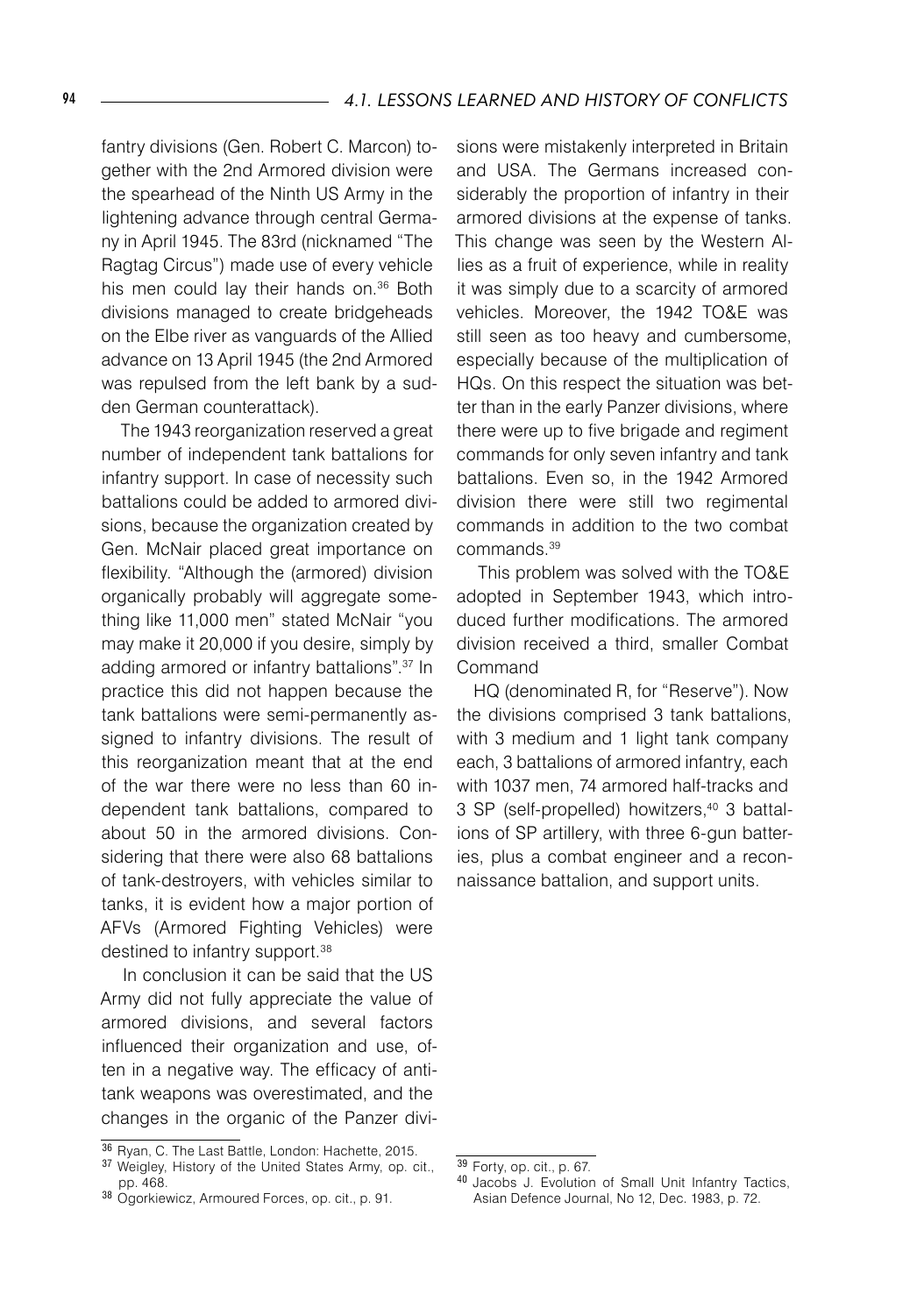

 Fig. 1. US Armored Division, Sept. 1943 (mod. from: http://www.niehorster.org/013\_usa/43\_org/ 43\_usa\_div-armd/div-armd.gif)

 Tank battalions were reduced from 6 in the 1942 TO&E to only 3, with a total of 263 tanks.41 However now there was a greater proportion of medium tanks. The elimination of regimental commands resulted in a leaner but equally powerful unit. Even so the resources and cost of maintaining and moving such units was immense. This was true for mechanized units of every country, but even more for the American ones on account of their lavish equipment. In 1944- 45 for instance a battalion of 18 SP-howitzers M-7 (105 mm L 22), each with a 7 man crew, comprised 741 officers and men, 3 medium tanks for forward observation, 2 towing vehicles, 30 half-tracks, 34 trucks and 21 jeeps.<sup>42</sup> In all armies a mechanized unit require a great numbers of vehicles

and personnel for support, supply, maintenance and communications. In general, in an armored battalion there are at least one or two men assigned to support roles for every man in the crews, and for each tank there is at least another vehicle.

 American units generally required more supply than those of other armies, and an US armored division consumed over 300 tons of fuel to travel 100 miles on road (the 1941 British armored division required 60,000 imperial gallons - about 190 tons - on the same distance). Movement on rough terrain more than doubled these requirements. For transport, a WW2 armored division of the latest type required 71 trains with about 2,300 cars, o 45 "Liberty" cargo ship<sup>43</sup>

|                  |                  | March             |                  |                  | April            |                  |                  | May              |                  |
|------------------|------------------|-------------------|------------------|------------------|------------------|------------------|------------------|------------------|------------------|
| Division         | M24 It.<br>tanks | M4 med.<br>tanks* | M26 hy.<br>tanks | M24 It.<br>tanks | M4 med.<br>tanks | M26 hy.<br>tanks | M24 It.<br>tanks | M4 med.<br>tanks | M26 hy.<br>tanks |
| 2nd              | 17               | 143/65            | $\mathbf{0}$     | 17               | 143/87           | 19               | 33               | 95/95            | 21               |
| 3rd              | 13               | 143/51            | 10               | 17               | 119/40           | 10               | 46               | 86/90            | 18               |
| 4th              | 0                | 91/49             | 0                | 17               | 48/68            | 0                | 24               | 54/105           | 0                |
| 5th              | 17               | 114/35            | 0                | 17               | 106/66           | 0                | 17               | 77/62            | 17               |
| 6th              | $\theta$         | 87/56             | 0                | $\mathbf{0}$     | 45/74            | 0                | 20               | 30/128           | 0                |
| 7th              | 17               | 118/50            | 0                | 30               | 77/61            | 0                | 51               | 72/80            | 0                |
| 8th              | 82               | 116/47            | $\theta$         | 79               | 80/70            | 0                | 82               | 77/70            | 0                |
| 9th              | 0                | 50/116            | 10               | 16               | 55/97            | 10               | 51               | 52/96            | 17               |
| 10th             | $\theta$         | 86/43             | $\mathbf{0}$     | $\mathbf{0}$     | 84/84            | $\mathbf{0}$     | 0                | 66/100           | $\Omega$         |
| 11th             | $\theta$         | 91/61             | $\mathbf{0}$     | $\mathbf{0}$     | 88/61            | 0                | 18               | 68/74            | 32               |
| 12 <sub>th</sub> | 0                | 78/90             | 0                | 0                | 84/84            | 0                | 0                | 86/83            | 0                |
| 13 <sub>th</sub> |                  |                   |                  |                  |                  |                  | 79               | 91/70            | 0                |
| 14 <sub>th</sub> |                  |                   |                  | 0                | 83/88            | 0                | 5                | 65/68            | 0                |

Table 1. Tank strength of the US armored divisions in the ETO, spring 1945 (Zaloga, S.J. US Armored Divisions. The European Theater of Operations, 1944-45, Oxford: Osprey, 2004, pp. 30, 33-34). \* 75 mm / 76 mm gun

<sup>43</sup> Ogorkiewicz, Armoured Forces, op. cit., p. 133.

<sup>41</sup> Forty, op. cit., p. 73

<sup>42</sup> Ibid., p. 80.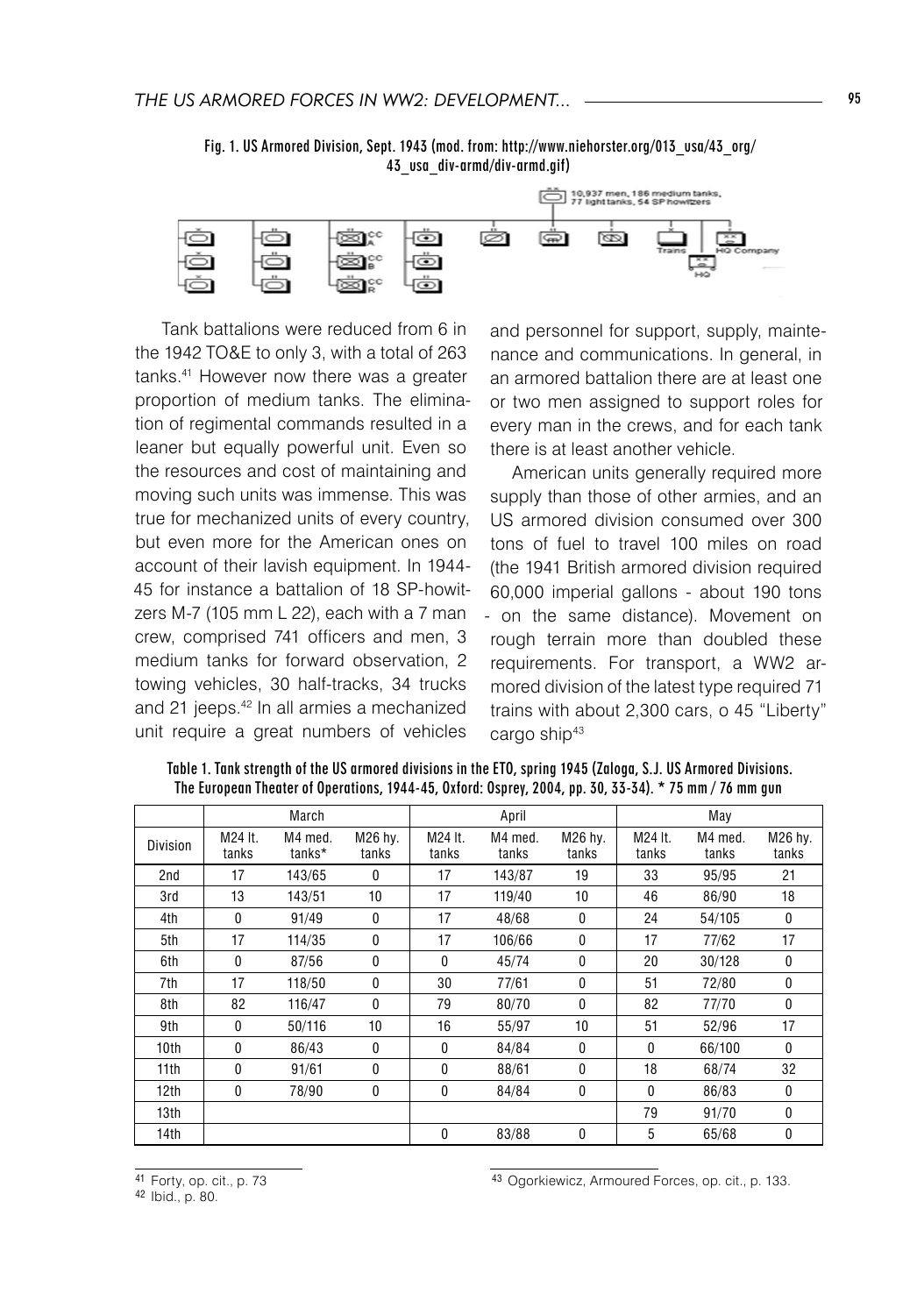| 16th | nn<br>ου  | $1 + 7 + 1$ | 0 <sub>0</sub><br><b>ÖJ</b> | 115/49        |  |
|------|-----------|-------------|-----------------------------|---------------|--|
| 20th | n o<br>οJ | $1 - 1 - 1$ | 0 <sub>0</sub><br><b>ÖJ</b> | 0.110E<br>165 |  |

`This huge outfit could however move with greater efficiency thanks to the elimination of regimental commands, then greater self-sufficiency of the battalions and the increased role assigned to the tactical combat groups, which made the division leaner and more flexible. The new TO&E was adopted by all the US armored divisions except for two exceptions, and they fought in Europe in that configuration. The exceptions were the 2nd and 3rd Armored divisions, which retained a modified 1942 TO&E and were referred as "heavy divisions".<sup>44</sup> Fifteen armored divisions were eventually deployed in the European Theater of Operations (ETO). As already mentioned, besides the armored divisions and the independent tank battalions a large number of tank-destroyer units were created, specialized for anti-tank defense.

 The belief that a tank was the best weapon against another tank existed since the dawn of armored warfare. Later however prevailed the idea that fighting other armored vehicles was not the task of tanks. As a consequence on the eve of WW2 a vast array of anti-tanks weapons was developed. This was also due to economy reasons, as towed/SP guns were less expensive than tanks. These were the most important anti-tank weapons employed during the war. The Soviets and the Germans however soon realized that besides these means – particularly indispensable for the infantry – it was necessary to have powerful tanks able to directly take on their armored opponents. At the beginning of the war the British employed tanks with highvelocity 40 mm guns, able to defeat the armor of any German tank of the time. Subsequently both the British and the Americans

converted to the doctrine that the main tank armament was to consist of relatively lowvelocity, general purpose guns firing shells with a powerful high-explosive charge rather than high-velocity, armored piercing rounds. The Americans in particular failed to appreciate the fast development and evolution in German tank design. The consequence was that often Allied tanks found themselves outgunned by their German opponents.45 In this situation it was urgent to deploy large numbers of cheap and easily built anti-tank weapons.

 The importance of anti-tank defense was already evidenced in 1937 during field trials of the new "triangular" division. From these trials derived the proposal that every division should be equipped with a battalion of 24 and every regiment with a company of 14 anti-tank guns. This proposal began to be implemented in 1939-40.46 Experimental units of lightly protected SP guns were employed in a dynamic and aggressive way during Army maneuvers in 1941 and the results seemed to justify the "tank-destroyer doctrine". To avoid that these units were absorbed by other arms as the infantry, tank-destroyers were directly placed at the dependence of the GHQ. The anti-tank battalions assigned to infantry divisions were withdrawn and used for the creation of new tank-destroyer battalions under the direction of a "Tank-Destroyer Center". The first organizational layout, in December 1941, prescribed two battalion types, "light" and "heavy". About 53 battalions were formed, and no doubt the composition of these units was due to the availability of

<sup>45</sup> Muller, J.M. (2012). Ronsons, Zippos, Brews-ups, and Tommycookers: The M4 Sherman Tank and American Armored Development during World War II (Master's thesis). University of Texas (TX).

<sup>46</sup> Bellis, M.A. U.S. Tank Destroyers of World War Two, DataFile, 1990, p. 4.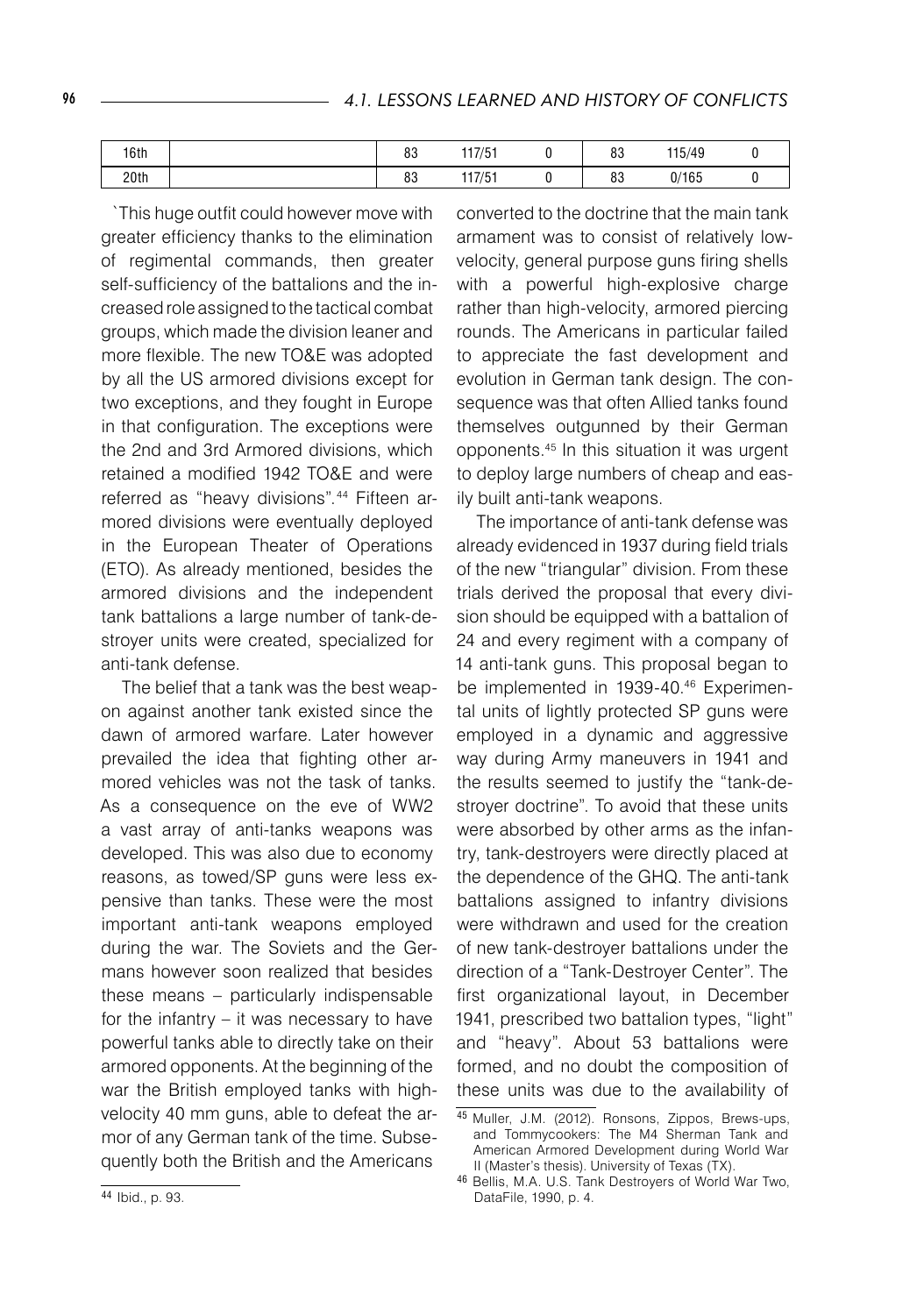equipment at least as much as to tactical considerations. Infantry divisions were left with 37 mm towed anti-tank guns (later replaced by 57 mm guns), which soon turned out to be inadequate to the task at hand. In June 1942 there was a further reorganization, and the distinction between "light" and "heavy" battalions was discounted after August of the same year. Tank-destroyer units entered the North African campaign based on this organization. In November 1942 the light company of the TD battalion was substituted by a third heavy company. June 1942 saw also the publication of the field manual FM 18-5, which laid out the fundamentals of tank-destroyer doctrine.<sup>47</sup>

 In January 1943 the administrative and logistical components were reorganized and the personnel was reduced from 898 to 673 men. The battalions were equipped with a single

type of weapon, the 76,2 mm anti-tank SP-gun. There were no further major changes, and successive modifications were related to equipments and technical skills.48 The difficulty of concealing the SP-guns led during the campaign in North Africa to the adoption of a towed 3" gun, and in May 1943 personnel was raised to 816, as the towed guns required each 10 servers. To save manpower the reconnaissance company was abolished and substituted by 2 platoons in the HQ company. The towed guns proved to be much less mobile and versatile than the SP-guns, and by early 1945 most of the towed battalions had been reequipped with the latter. Actually there weren't many occasions - particularly on the Italian front - where the tank-destroyer battalions had occasion to play their designed role, summarized by the motto "Seek, Strike and Destroy". Battalions, and even single companies, were

increasingly assigned to other units, particularly to infantry divisions. During the Italian campaign these periods of assignment were lengthened, even if the tank-destroyer units never adopted the symbols of the formations in which they served.

 Twenty-four Tank-Destroyer Groups were also created to group individual battalions, but these were dispersed to a degree that the groups were principally restricted to administrative functions at Corps level. The same applies to two TD brigade commands formed in November 1942.49

 The tank-destroyer force peaked at 106 battalions towards the end of 1943, when it was realized that such an elevate number was unnecessarily for the role devised for them.50 Subsequently many battalions were disbanded, and the equipment and personnel employed elsewhere. At the end of the war 68 battalions remained, which were inactivated during the following months, while the Tank Destroyer Center was also abolished. In general it can be said that the TD battalions weren't a brilliant solution. They were too small to conduct independent operations, and when let behind the front they constituted a waste of resources desperately need on the forward lines. Thus they were distributed among the divisions, particularly infantry. Probably it would have been wiser to disband the TD Center altogether and assign the towed guns to the infantry divisions and the SP tank destroyers to the armored divisions on a permanent basis, to complement their tank units. The US tank destroyer organization was unique and was not adopted by any other army during WW2, even if the Soviet army deployed a number of specialized anti-tank brigades.

<sup>47</sup> FM 18-5 Tank Destroyer Field Manual, Washington: United States Government Printing Office, 1942.

<sup>48</sup> Bellis, op. cit., p. 4.

 $49$  Ibid., p.7.

<sup>50</sup> Ibid., p. 4.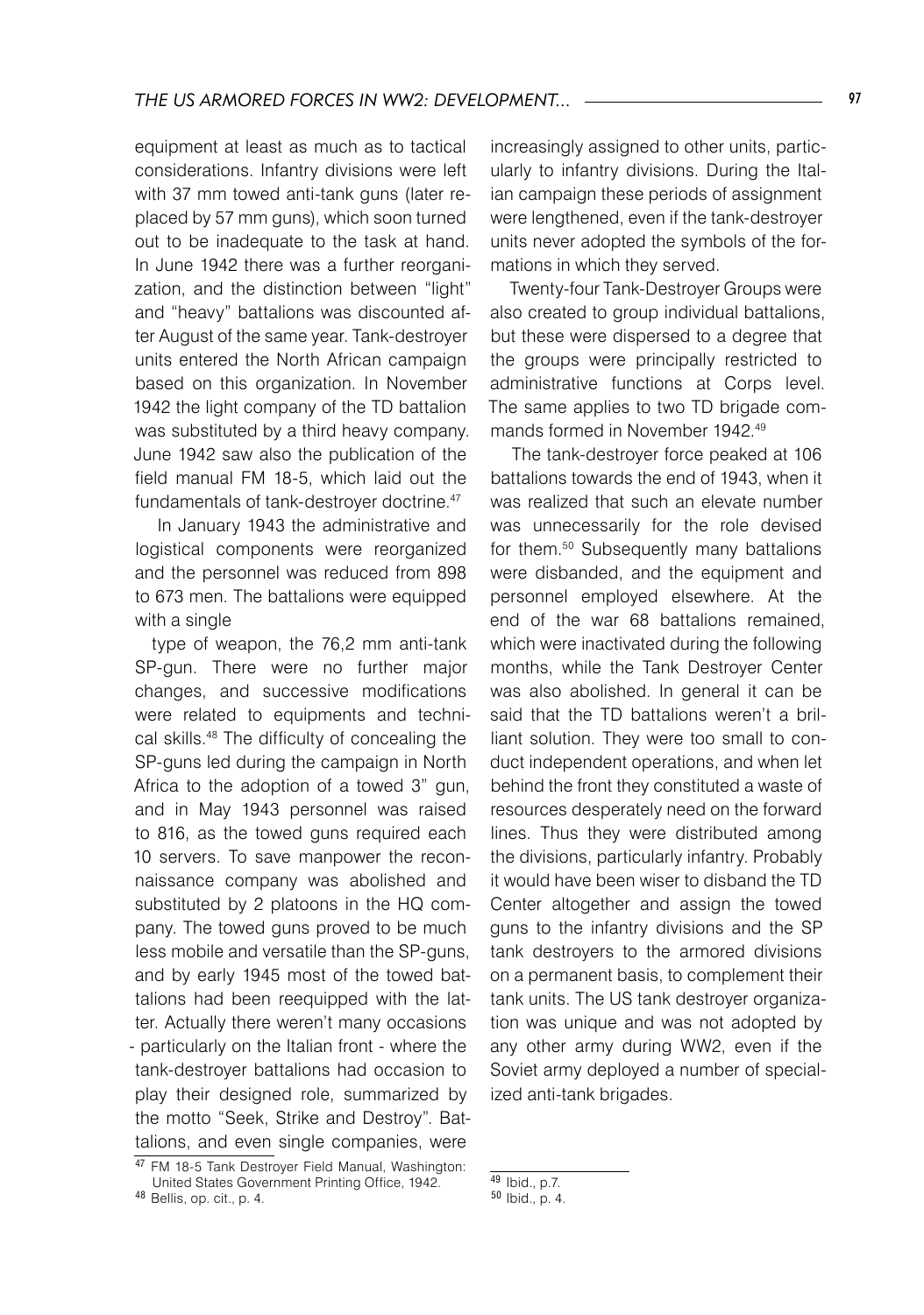Table 2. Personnel and equipment of US SP tank destroyer battalion, March 1944 (Zaloga , S.J. US Tank Destroyer Battalions in the ETO 1944-45, Oxford: Osprey, 2005, p. 37).

| <b>Personnel and equipment</b> |     |
|--------------------------------|-----|
| <b>Officers</b>                | 35  |
| Enlisted men                   | 738 |
| .30-cal LMG                    | 30  |
| .50-cal HMG                    | 44  |
| 2.36in. bazooka                | 62  |
| 81mm mortar                    | 3   |
| Armored cars                   | 36  |
| SP tank destroyers             | 36  |
| Other vehicles                 | 119 |

The American doctrine about the employment of tanks and tank-destroyers, and the logistic constraints due to oversea deployment, had a direct effect on technical development and on equipment choices, particularly regarding protection and armament.

 The importance attributed to mobility, and the wish to transport the greatest possible amount of vehicles by sea routes dictated a limitation on the size and weight of American AFVs. So did the necessity to quickly increase production to match the rapid expansion of the army. Instead of developing new designs from scratch, in general the US military preferred to develop existing models, in order to maximize the use of component already in use to avoid disruptions in the production lines. Thus the main US tank of the war, the medium M4, was a development of the M3, itself largely derived from the M2, a flawed model designed before the war. This machine was already obsolete when it entered service, and reflected the lack of experience of American designers and the lack of interests and funds for the army in pre-war years. The decreased importance attributed to tanks in 1943 - as discussed above - resulted in a delayed development of machines designed to meet on equal

footing the latest models fielded by Germany (on the Pacific theater tanks had a limited role, and Japanese models were generally inferior to those in Allied service). The main armament of the M4 (widely known as "Sherman") was a medium barreled 75 mm gun. This was adequate until 1942 but had limited armored piercing capabilities against the latest versions of the German PzKpfw-IV, and was totally inadequate against the new Tiger and Panther tanks. The Americans fielded also a new, longer barreled 76 mm gun. Since this gun fired less effective HE rounds, and the US doctrine stressed the infantry support role against "soft" target, even after the beginning of the campaign in NW Europe several US commanders opposed an extensive adoption of this weapon. Only after the Battle of the Bulge (December '44-January '45) General Eisenhower asked that only M4s armed with 76 mm guns should be sent to Europe.<sup>51</sup> By then however even this weapon was inadequate against the German heavy tanks. The 76 mm was also the armament of towed TD battalions, and of many of the SP battalions as well.

The USA had also developed a more powerful 90 mm gun, capable of firing high velocity rounds able to defeat enemy heavy tanks.<sup>52</sup> But this weapon was only fitted to the M36 tank destroyers and to the new M26 heavy tank, of which only about 20 participated to operations in Europe before the end of the war. The latter, and a special version of the Sherman (M4A3E2, nicknamed "Jumbo") were also the only US tanks with a protection adequate to the conditions of the late war years.

These equipment and armament choices were criticized by several military experts after the war, who claimed that they were responsible for unnecessary losses. The

<sup>51</sup> Zaloga, S.J. Armored Thunderbolt. Mechanicsburg, PA: Stackpole Books, 2008, p. 268-269.

<sup>52</sup> Bellis, op. cit., p. 3.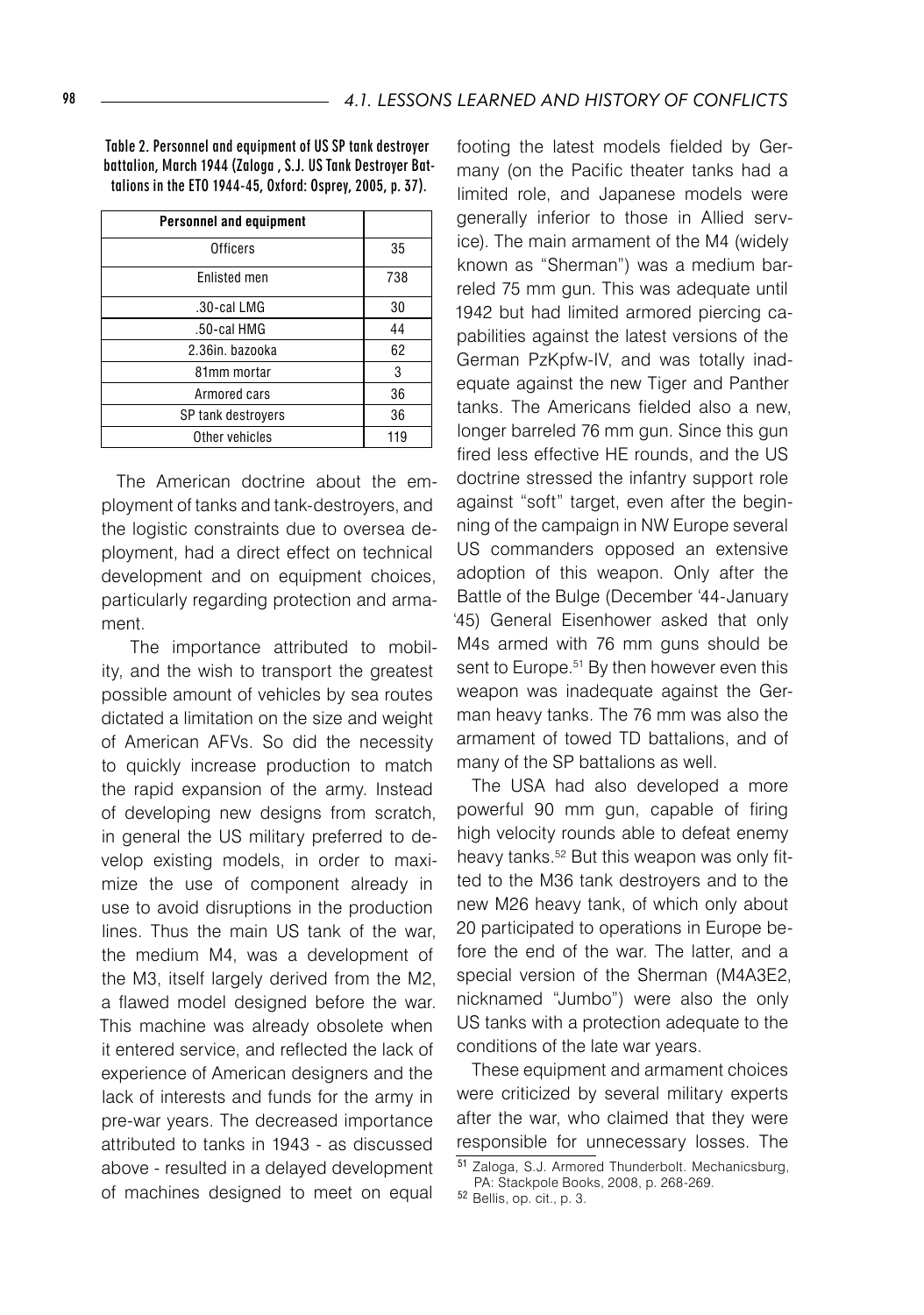inability to develop and field more powerful tanks in time to have an impact on operations in Europe was mainly due to decisions by – and disagreements between – the AGF and the Ordnance Department. It should however be noticed that, even at a late stage in the war, not all tank and tank destroyers fielded by the Germans were heavy models, and there have been exaggerations about the losses inflicted by the latter on Allied AFVs. A British statistical study from 1946, analyzing about 200 actions between Allied and German armor, found that in tank vs. tank engagements the Anglo-Americans needed a 1.3 to 1 numerical superiority to achieve a 50% probability of success.<sup>53</sup> On the positive side American AFVs were generally more serviceable and less prone to mechanical breakdowns than those of their opponents.

#### **Conclusions**

 In general it can be said that the organization and development of the US armored forces in WW2 suggests an uncertainty about their functions and doctrine. Such uncertainty is not surprising considering that the country switched in few years from an almost total disinterest towards the army to the creation of one of the most powerful land forces in the world. Without the aid of personalities like Guderian, Fuller or Liddell Hart the US were still able to create armored forces that were in some ways more effective than those of the British, and a divisional organization in some respects more efficient than that adopted by the Germans. On the positive side, starting from a blank slate they were less constrained by erroneous preconceived notions, and the innate American pragmatism induced them, through trial and error, to devise and experiment new ideas. While not perfect,

the organization and employment of the US armored divisions was in general successful. They proved able to satisfactorily fulfill different tasks, disproving the opinion that they were only suitable to exploitation and pursuit.54 Less brilliant were the choices of equipment, which resulted in vehicles that were often inferior to those fielded by Germany. These technical choices were in part due to logistical constraints, and in part to a misunderstanding of the role of the tank and of the characteristics of the enemy on the European battlefields.

Because of the flexibility of the tactical combat commands and the independent battalions, the US armored divisions had ample possibilities to test different tactical formations. Some divisions tended to have the composition of their tactical combat commands relatively fixed, while others altered their grouping for every new operation, or even for different phases of the same operation - a choice which tended to generate confusion. In the divisions whose tactical combat commands had a more permanent composition, some had a preponderance of tanks in one command and of infantry in another, so that they could be used in different tactical situations. This system, which reminded the original organization of the German Panzer divisions, seemed advantageous in theory, but experience showed that the most successful (and most frequently adopted) configuration was having combat commands with a balanced ratio of tank and infantry units.<sup>55</sup>

 This successful organization based on tactical combat commands was retained in the US armored divisions even after the war. Even the brigade organization adopted by US divisions during the Cold War reflected in some ways the concepts heralded by the tactical combat commands of the WW2 armored divisions.

<sup>53</sup> Military Operational Research Nr. 33, Tank Battle Analysis, Department of the Scientific Adviser to the Army Council, Nov. 1946, Public Record Office, PRO, WO 291/975, London.

<sup>54</sup> Ogorkiewicz, op. cit., p 93. <sup>55</sup> Ibid., p. 93.